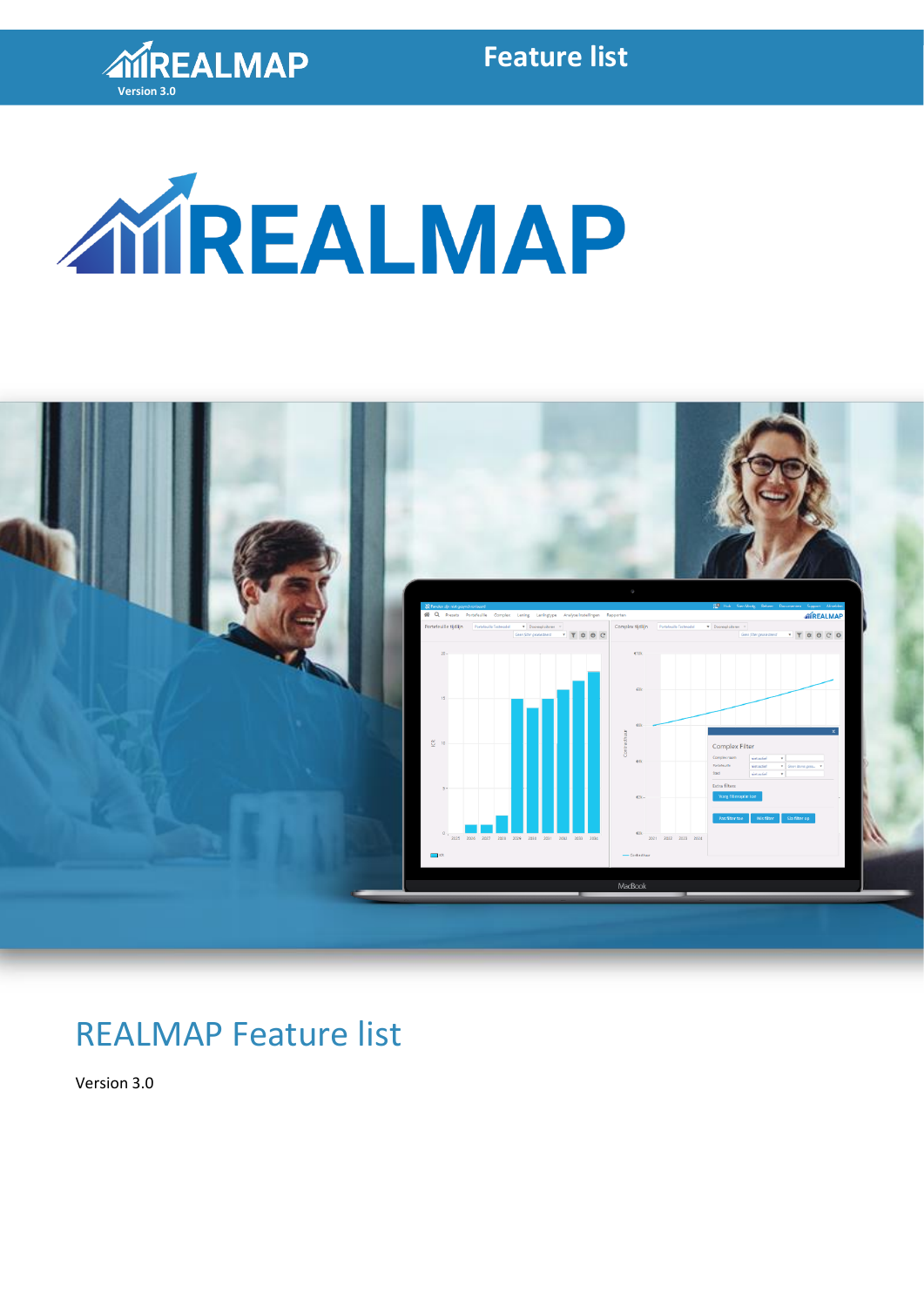

## **Asset Management**

PROPERTY MANAGEMENT | INNOVATION | ENVIRONMENT | MAINTENANCE

— ⊙ —

### $n = \frac{1}{2}$  REALMAP tells the true story about your real estate portfolio and chosen strategy.

Based on the chosen strategy and the associated parameters, REALMAP projects and analyzes:

- the operating income and capital growth that is projected to be realized.
- the generated operational and net cash flow.
- the company's financial health.
- the over time changes in the real estate portfolio value and lettable units.
- the development and evolution of the related financial statements per segment, including cash flow statements, over a 15-year plan period.
- the movements of the balance sheet and each individual item (movement statements for each year).
- the energy performance deliverance.
- the over time development of important KPIs such as net portfolio yield, LTV, ICR and IRR.
- the "like for like" rental and capital growth.
- the comparison of actual to budget with waterfall analysis of the deviations.

#### Q Single source of truth

### This implies:

- getting rid of error-prone spreadsheets.
- easily spotting contaminated data.
- obtaining high-quality data.
- portfolio manager and CFO speaking the same language and using the same profit and loss, revenue and cost concepts and definitions.
- everyone working within the same data environment, but with role specific access rights.
- an environment in which planning, management and reporting takes place simultaneously.
- reconciliation with the annual accounts, tax data and multi-year maintenance plans.